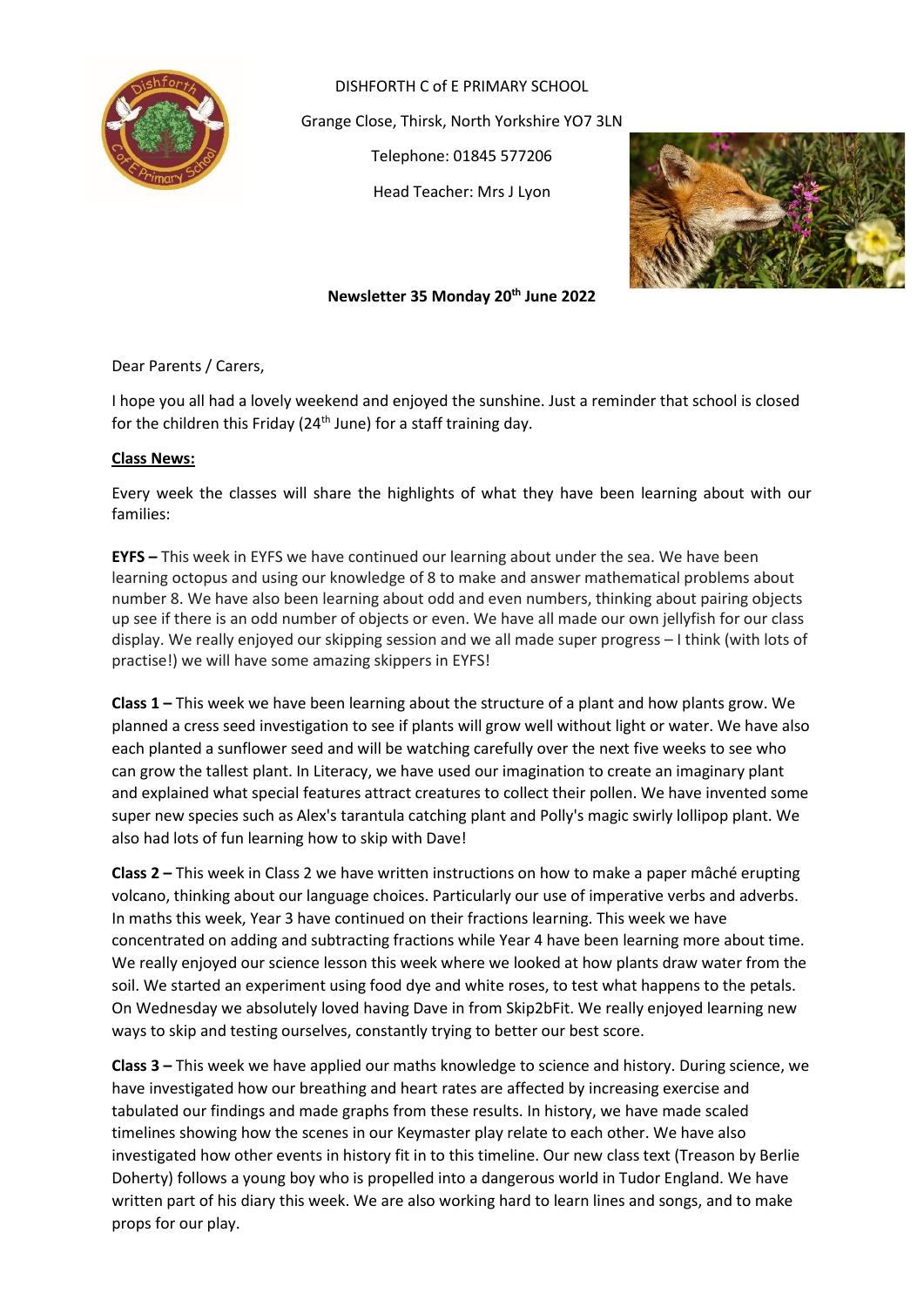## **Promotional School Dinner – Summer Mini Food Fest – tomorrow!**

On Tuesday 21<sup>st</sup> June we are having a promotional school dinner called a 'Summer Mini Food Fest'.

The menu consists of:

Dinky Sausage in a Bun Popcorn Chicken Bites Seasonal Wedges with Garlic Dip (V) Quorn Dippers with Tomato Dip \*\*\*\*\*\*\*\*\*\*\*\*\*\*\*\*\*\*\*\*\*\*\*\*

Waffles topped with Vanilla Ice-cream and Fruit

# **Skipping Workshop**

The children had a fabulous session with Dave last week in their skipping workshop. The children worked very hard on their skills and set themselves challenges and targets to meet. We do have a supply of the skipping ropes if anyone would like to purchase them – please contact Mrs McBride in the school office.



# **Parent information session – Reception Starters**

On Monday  $27<sup>th</sup>$  June at 6pm there is a parent information session for families of children who are starting in Reception in September in the school hall.

# **Year 6 Leavers' Church Service – All Saints**

On Monday 27<sup>th</sup> June, Year 6 children are attending a Leavers' Service run by the York Diocese at All Saints Church, Northallerton. Please ensure that the children are wearing their school jumper on this day – thank you.

# **Year 5 Enrichment Day at Thirsk School – 30th June**

On Thursday 30<sup>th</sup> June, Year 5 pupils will meet in the hall at 8:30am, ready to leave at 8:40am. Pupils should come for the day dressed in their PE kits. Depending on the weather, a coat maybe required for going outside at lunchtime. All pupils will also need to bring a packed lunch and a full water bottle. The school is asking for a voluntary contribution of £1 per pupil to be brought on the day. This is to cover costs of the Technology sessions. The day finishes at 3:00pm, so they will be back for home time pick-up of 3:15pm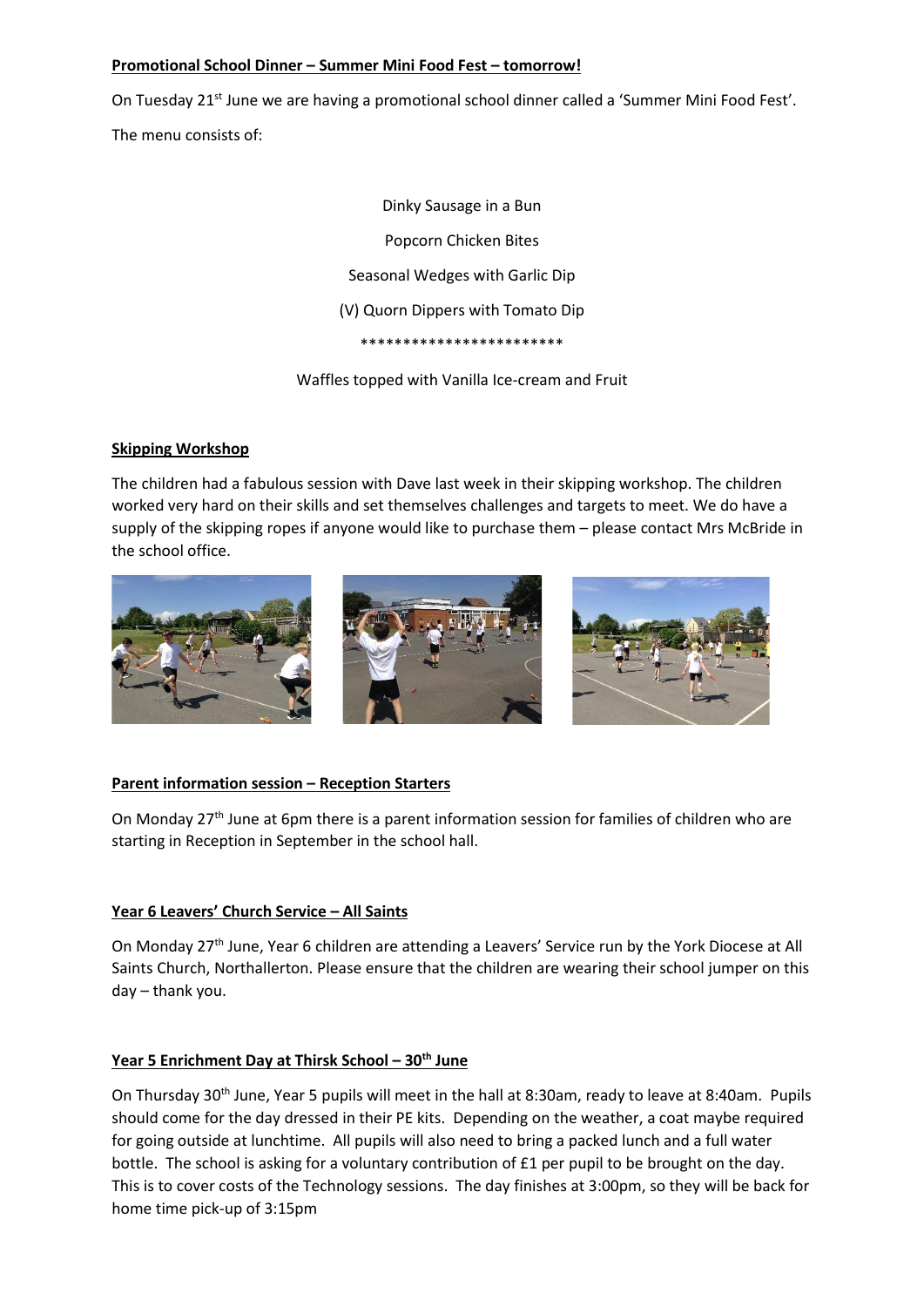# **Class 3 Production**

The Keymaster is this year's Class 3 production. There will be two performances on Tuesday

5 th July – one in the morning at 9.15am and a second in the evening at 6pm.



# **Friends of Dishforth CE Primary**

Thank you to everyone who bought lollies on Friday afternoon – we raised £20.20

## **Auction of Promises**

Thank you for everyone who sent in the bids for the Auction of Promises. A huge thank you to Friends of Dishforth for organising this and also a huge thank you to all the kind businesses, parents and children who have donated lots for the auction. The bids will now be checked and details of the winners will be released soon.



# **RETURN OF ICE LOLLY FRIDAYS**

Starting after half term on Fridays we will be selling ice lollies at 50p in the playground at collection time.

Please note if the forecast is not Lolly friendly or we do not have volunteers available, we may move it to a Thursday, but we will keep you updated!

If you have the time to volunteer and help sell these lollies, please let the office or Sarah Lynch know. We simply help each other collect up our children and sell the lollies together.

### **Gift in Kind**

We would love to make our School more colourful and introduce some new plants. To help us, **Dishforth Nursery Gardens** have kindly offered to introduce a 'gift in kind' at the till point. This means, customers will be asked if they would like to pay an extra £1 to support the School. Please visit yourself and encourage others to pop down to Dishforth Nursery Gardens to buy plants locally and contribute to making our School a more colourful and beautiful environment.

### **Message from Mrs McBride**

Just a quick email to let you know that I've decided to fundraise for Macmillan Cancer **Fundraising for** Support, and I'd really appreciate your support. On Sunday 3<sup>rd</sup> July I will be taking part in the Yorkshire Dales half marathon Mighty Hike in memory of my Dad. I have tried to do something every year before and after he died. I have already taken part in 3 x 26-mile Mighty Hikes (3 Peaks, Hadrian's Wall & the Lake District), even during lockdown I did some kind of exercise for 31 days and raised nearly £1000.

You can donate to my JustGiving page by clicking here: [https://www.justgiving.com/fundraising/Joanne-](https://www.justgiving.com/fundraising/Joanne-McbrideCalley?utm_source=Sharethis&utm_medium=fundraising&utm_content=Joanne-McbrideCalley&utm_campaign=pfp-email&utm_term=f3eb223548804a05abff6ccefab11e0b)[McbrideCalley?utm\\_source=Sharethis&utm\\_medium=fundraising&utm\\_content=Joanne-](https://www.justgiving.com/fundraising/Joanne-McbrideCalley?utm_source=Sharethis&utm_medium=fundraising&utm_content=Joanne-McbrideCalley&utm_campaign=pfp-email&utm_term=f3eb223548804a05abff6ccefab11e0b)[McbrideCalley&utm\\_campaign=pfp-email&utm\\_term=f3eb223548804a05abff6ccefab11e0b](https://www.justgiving.com/fundraising/Joanne-McbrideCalley?utm_source=Sharethis&utm_medium=fundraising&utm_content=Joanne-McbrideCalley&utm_campaign=pfp-email&utm_term=f3eb223548804a05abff6ccefab11e0b)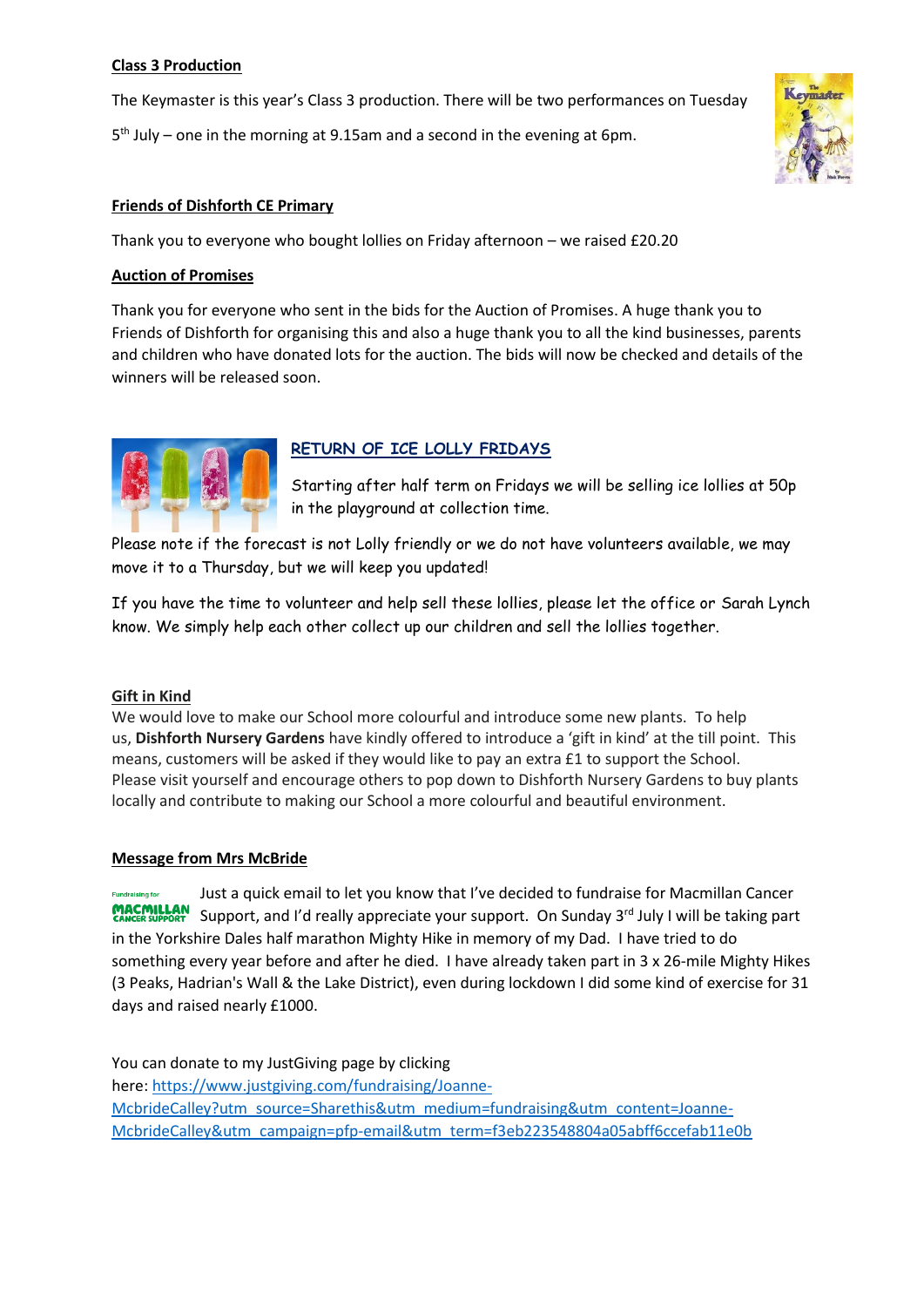### **AWARDS**

## **Celebration Assembly**

On Friday, we had our Celebration Assembly. This week the following children were given our weekly awards;



#### **Ribbons**

**EYFS** – This week the ribbon goes to somebody who has made super progress in reading and writing simple sentences, independently sounding the words he wants to write – Well done Thomas!

**Class 1 -** This week's ribbon goes to someone who has been enthusiastic about his learning all week. He has listened well to everything and given some super answers at carpet time. He used his 5 times table knowledge

to count round a balance scale in Maths and worked so well with his partner. He has been focusing on how to write with leading lines. Well done, Bobby! You are an all-round superstar!

**Class 2 –** The ribbon this week goes to someone for their excellent attitude and application in Maths. Well done, Mati!

**Class 3** – This week the ribbon goes to someone who leads the singing really well when we rehearse and has done a great job of learning the words to the songs - Alex H!

### **Values in Action**

This week our Values Award goes to someone for demonstrating our school values of respect.

This person has been nominated because you can always rely on him to do what he is told and never answer back.

The award goes to Louis who was nominated by George.

Well done, Louis!

Kind regards,

J M Lyon - Head Teacher